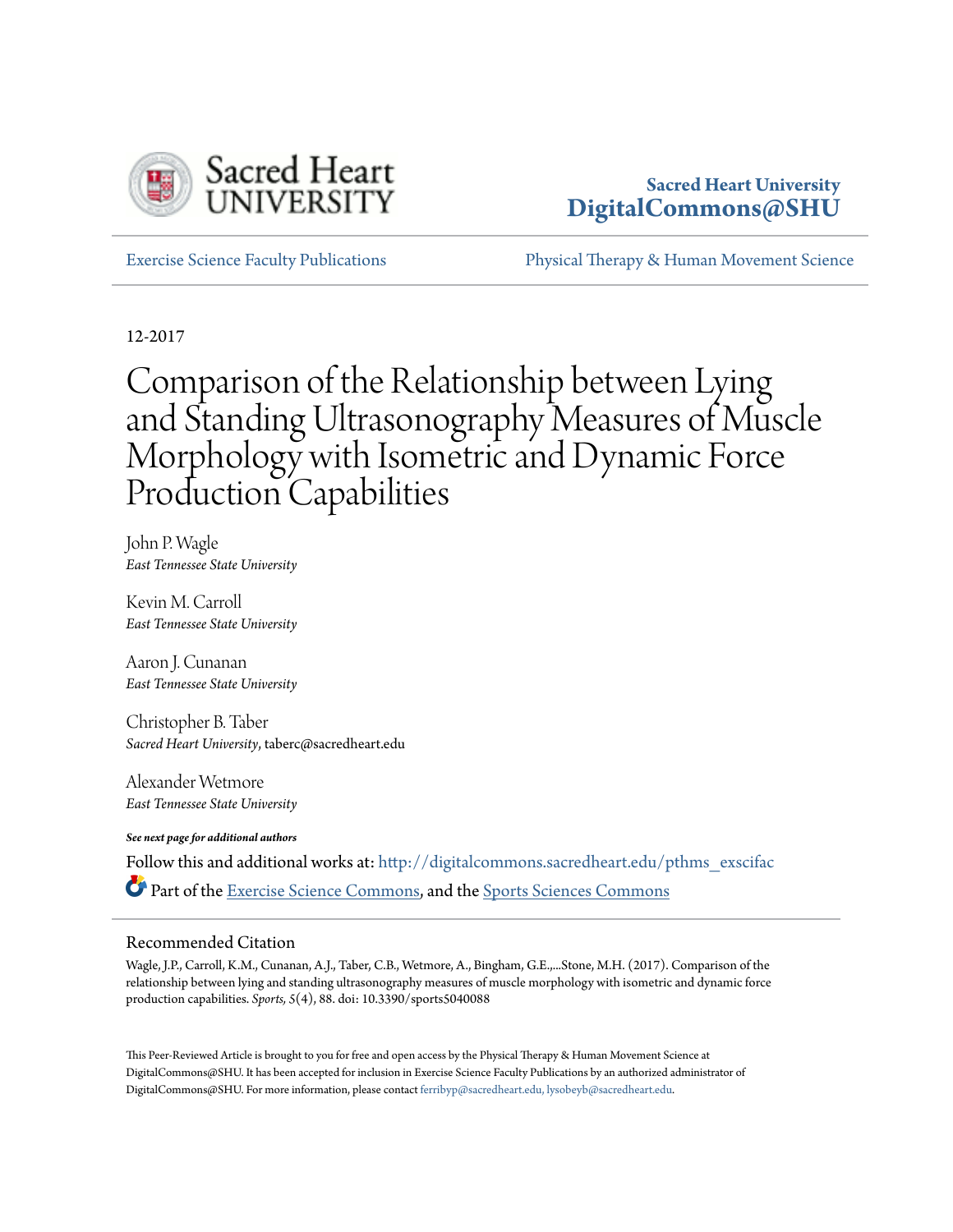### **Authors**

John P. Wagle, Kevin M. Carroll, Aaron J. Cunanan, Christopher B. Taber, Alexander Wetmore, Garett E. Bingham, Brad H. Deweese, Kimitake Sato, Charles A. Stuart, and Michael H. Stone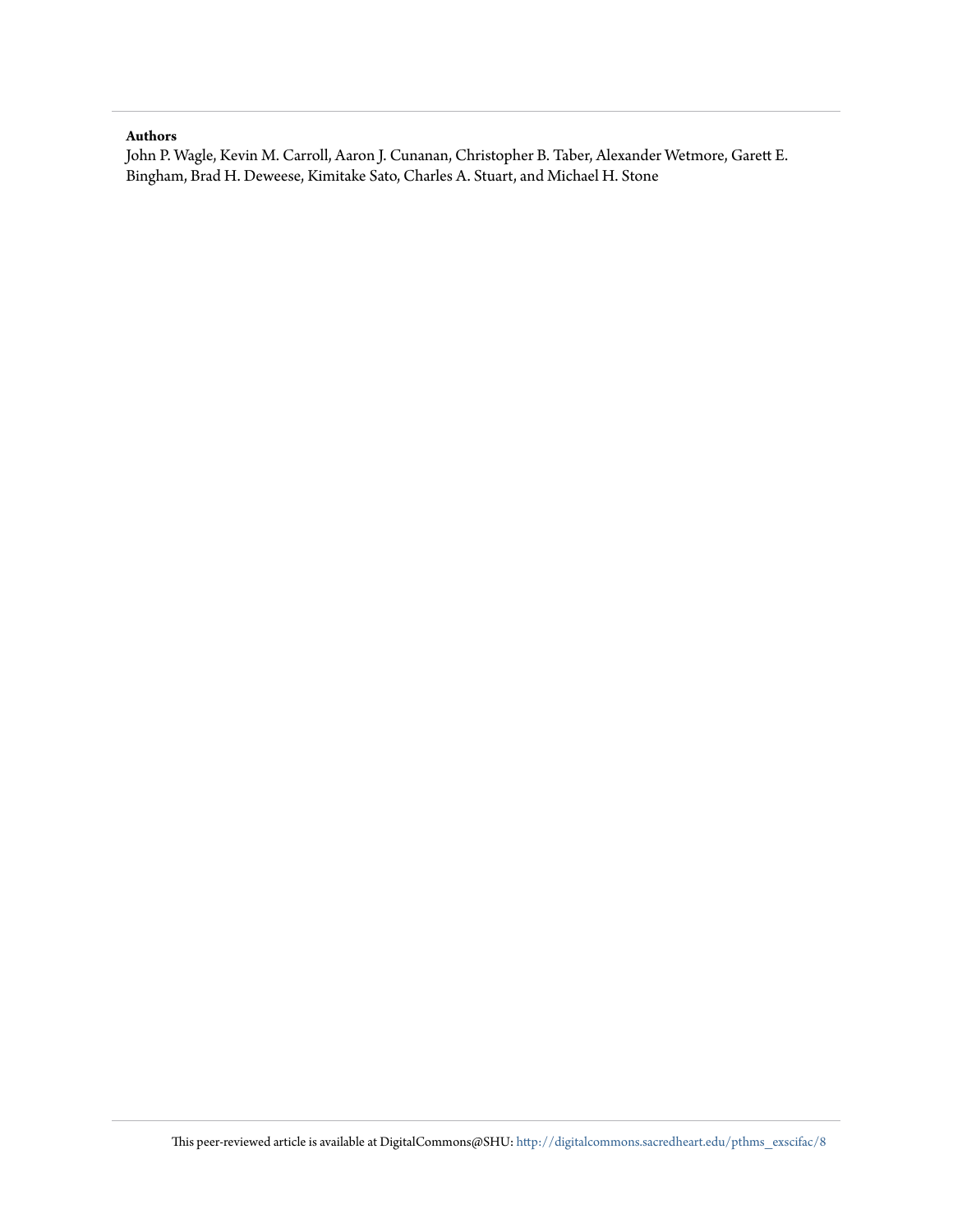

*Article*

# **Comparison of the Relationship between Lying and Standing Ultrasonography Measures of Muscle Morphology with Isometric and Dynamic Force Production Capabilities**

**John P. Wagle 1,\*, Kevin M. Carroll <sup>1</sup> , Aaron J. Cunanan <sup>1</sup> , Christopher B. Taber <sup>2</sup> , Alexander Wetmore <sup>1</sup> , Garett E. Bingham <sup>1</sup> , Brad H. DeWeese <sup>1</sup> , Kimitake Sato <sup>1</sup> , Charles A. Stuart <sup>3</sup> and Michael H. Stone <sup>1</sup>**

- <sup>1</sup> Center of Excellence for Sport Science and Coach Education, Department of Sport, Exercise, Recreation, and Kinesiology, East Tennessee State University, Johnson City, TN 37601, USA; carrollk@etsu.edu (K.M.C.); cunanan@etsu.edu (A.J.C.); wetmore@etsu.edu (A.W.); binghamg@etsu.edu (G.E.B.); deweese@etsu.edu (B.H.D.); satok1@etsu.edu (K.S.); stonem@etsu.edu (M.H.S.)
- <sup>2</sup> Department of Physical Therapy and Human Movement Science, Sacred Heart University, Fairfield, CT 06825, USA; taberc@sacredheart.edu
- <sup>3</sup> Department of Internal Medicine, Quillen College of Medicine, East Tennessee State University, Johnson City, TN 37601, USA; stuartc@etsu.edu
- **\*** Correspondence: waglej@etsu.edu; Tel.: +1-309-230-1466

Received: 24 October 2017; Accepted: 14 November 2017; Published: 21 November 2017

**Abstract:** The purpose of the current study was (1) to examine the differences between standing and lying measures of vastus lateralis (VL), muscle thickness (MT), pennation angle (PA), and cross-sectional area (CSA) using ultrasonography; and (2) to explore the relationships between lying and standing measures with isometric and dynamic assessments of force production—specifically peak force, rate of force development (RFD), impulse, and one-repetition maximum back squat. Fourteen resistance-trained subjects (age =  $26.8 \pm 4.0$  years, height =  $181.4 \pm 6.0$  cm, body mass =  $89.8 \pm 10.7$  kg, back squat to body mass ratio  $= 1.84 \pm 0.34$ ) agreed to participate. Lying and standing ultrasonography images of the right VL were collected following 48 hours of rest. Isometric squat assessments followed ultrasonography, and were performed on force platforms with data used to determine isometric peak force (IPF), as well as RFD and impulse at various time points. Forty-eight hours later, one-repetition maximum back squats were performed by each subject. Paired-samples t-tests revealed statistically significant differences between standing and lying measurements of MT ( $p < 0.001$ ), PA ( $p < 0.001$ ), and CSA ( $p \le 0.05$ ), with standing values larger in all cases. Further, standing measures were correlated more strongly and abundantly to isometric and dynamic performance. These results suggest that if practitioners intend to gain insight into strength-power potential based on ultrasonography measurements, performing the measurement collection with the athlete in a standing posture may be preferred.

**Keywords:** ultrasonography; muscle architecture; force; strength; rate of force development

### **1. Introduction**

Ultrasonography is commonly used to assess muscle size (e.g., muscle thickness, cross-sectional area) and architecture (e.g., pennation angle) [\[1–](#page-9-0)[3\]](#page-9-1), and has been shown to be valid against the gold standards magnetic resonance imaging [\[4](#page-9-2)[–6\]](#page-10-0) and dual energy X-ray absorptiometry [\[7,](#page-10-1)[8\]](#page-10-2). Ultrasonography measurements are typically taken in a lying, and/or resting position, meaning that the muscle is likely evaluated in a position non-specific to upright activities. This could result in large alterations in measurements of muscle size and architecture due to the influence

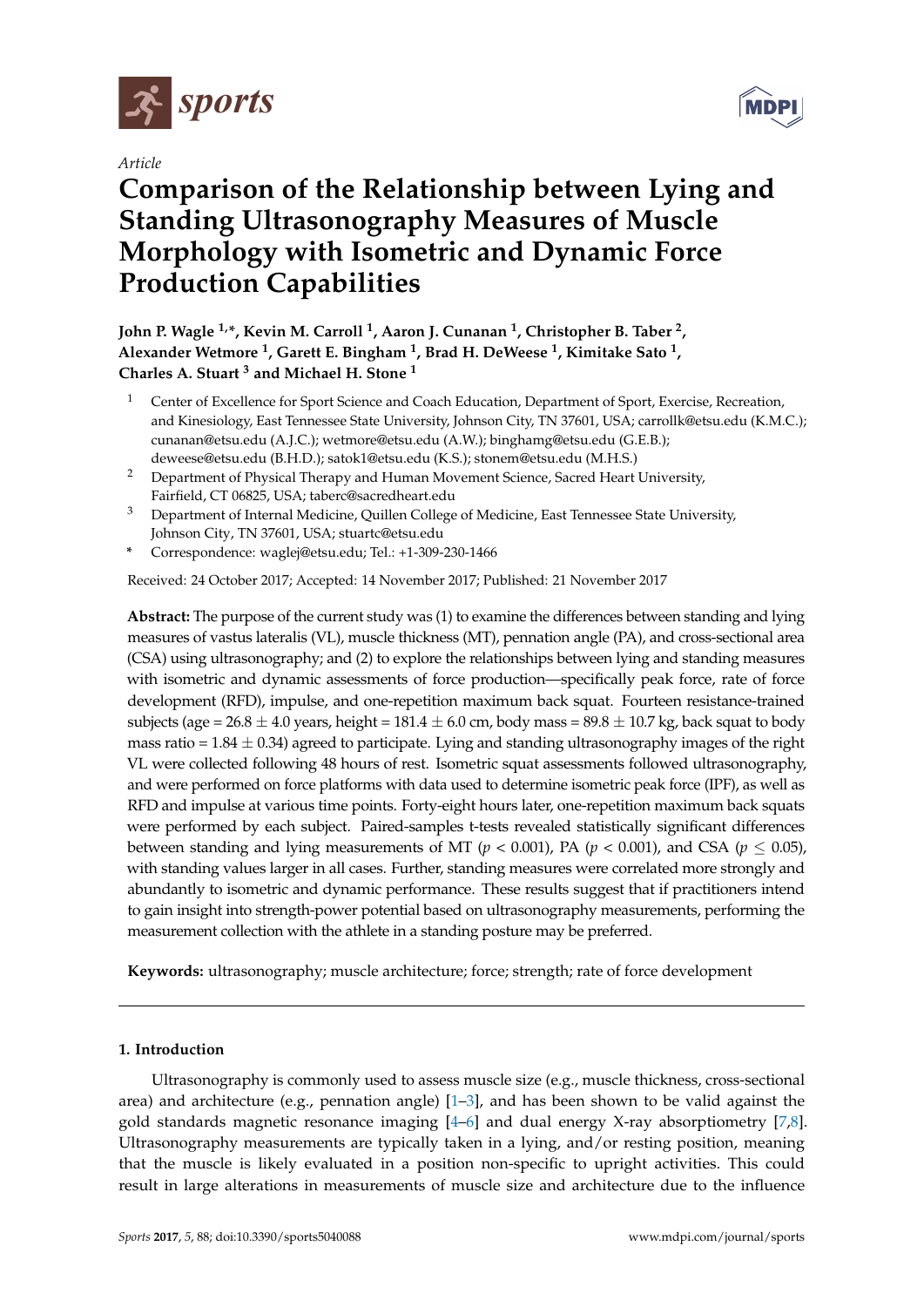of gravity [\[9,](#page-10-3)[10\]](#page-10-4). However, ultrasonography provides a level of versatility (e.g., subject positioning) that other methods do not. The adaptability of ultrasonography may be exploited to allow practitioners to develop techniques that capture muscle size and architecture in positions that maintain its functional configuration.

Muscle thickness (MT) and cross-sectional area (CSA) have previously shown moderate-to-strong relationships with magnitude of force production (*r* = 0.32–0.85) [\[10,](#page-10-4)[11\]](#page-10-5), while pennation angle (PA) has been more commonly associated with rate of force development (RFD) (*r* = 0.34–0.44) [\[12](#page-10-6)[–14\]](#page-10-7) when measurements are collected using ultrasonography. The non-specific nature of typical athlete positioning in ultrasonography assessment makes it plausible that the selected posture may influence the magnitude of relationship observed between muscle measurements and physical outputs. Ultrasonography techniques used to assess musculature as they relate to performance potential may be more appropriate if they closely reflect the positioning found in athletic maneuvers (e.g., standing). Standing assessments provide greater ecological validity, potentially yielding more precise associations between measures of muscle architecture and upright performance outcomes. To the authors' knowledge, the potential influence that subject positioning may have on the relationship between muscle function and architecture has not yet been explored.

Therefore, the purpose of the current study was (1) to examine the differences between standing and lying measures of MT, PA, and CSA using ultrasonography, and (2) to explore the relationships between lying and standing measures with isometric and dynamic assessments of force production. We hypothesized that standing measurements of muscle size and architecture would have comparatively greater relationships to such measures of physical output. This may be important for practitioners that work with athletic populations, as standing ultrasonography measurements may capture the muscle in a state that more closely represents its functional configuration.

#### **2. Materials and Methods**

### *2.1. Muscle Size and Architecture*

Fourteen resistance-trained subjects (age =  $26.8 \pm 4.0$  years, height =  $181.4 \pm 6.0$  cm, body mass = 89.8  $\pm$  10.7 kg, back squat to body mass ratio = 1.84  $\pm$  0.34) volunteered for the current investigation. Subjects were required to have spent at least the past year on a resistance-training program that involved back squats. Subjects were assessed for MT, CSA, and PA of the right vastus lateralis (VL) in both lying and standing postures using ultrasonography (LOGIQ P6, General Electric Healthcare, Wauwatosa, WI, USA) [\[10,](#page-10-4)[15\]](#page-10-8). All subjects' hydration status was determined using a refractometer (Atago, Tokyo, Japan) to ensure hydration status would not affect the ultrasound measurements [\[16\]](#page-10-9). Further, to ensure that there were minimal alterations in muscle size due to swelling, ultrasonography collection was performed at least 48 h after the most recent physical activity [\[17\]](#page-10-10). To determine anatomical landmark on the VL, subjects were positioned in the left lateral recumbent position with an internal knee angle of  $160^{\circ} \pm 10^{\circ}$ . A location half the distance between the greater trochanter and lateral epicondyle of the right femur was identified and marked. A distance 5 cm medial to the mid-femur marking was also identified and marked [\[9](#page-10-3)[,18\]](#page-10-11). This medial marking was used for the measurement of MT. The same markings were used for both lying and standing ultrasonography measurements. All landmarks for all subjects were determined by a single practitioner, and images were collected in a repeated measures manner, and therefore any potential error would be systematic. All subjects gave informed consent, and the procedures were approved by the university's Institutional Review Board.

#### *2.2. Lying Cross-Sectional Area Measurement*

Lying ultrasonography measures began with the application of a water-soluble transmission gel to the measurement site and a 16 Hz probe oriented in the short-axis, perpendicular to the VL muscle, while not depressing the skin [\[19\]](#page-10-12). Lying cross-sectional area (LCSA) was obtained using a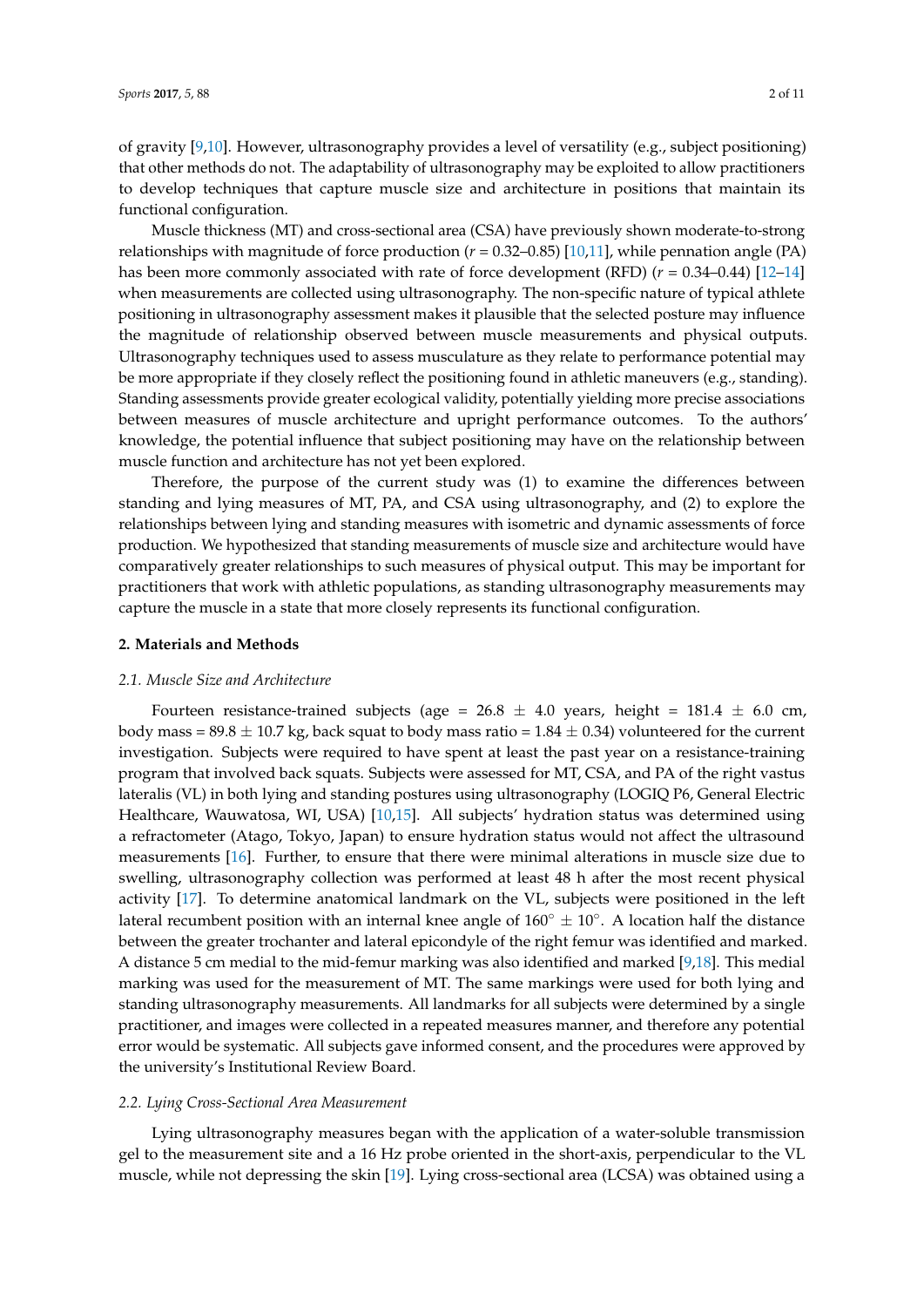panoramic image sweep in the transverse plane perpendicular to the muscle [\[9\]](#page-10-3). A straight-edge was placed along the skin to ensure that the probe remained along the previously established midline. Three images were obtained and saved for subsequent analysis using the software provided within the ultrasonography device  $[10,18]$  $[10,18]$ .

## 2.3. Lying Muscle Thickness and Pennation Angle Measurement

The measurement site location for MT and PA measurement was the point 5 cm medial to the mid-femur mark. The ultrasonography probe was then placed in the long axis, oriented parallel to the<br>Muscle of this condition and lying pennation and lying pennation and lying pennation and lying pennation angle VL muscle. The probe was held at a  $90^\circ$  angle to the skin surface to maintain consistent images across subjects. Consistent with CSA measurement, three images were captured and saved for subsequent analysis to determine lying muscle thickness (LMT) and lying pennation angle (LPA). Analysis was performed using the software provided within the ultrasonography device [\[10,](#page-10-4)[18\]](#page-10-11).

### 2.4. Standing Ultrasonography Measurement **Example 2008**

Following lying measures of LMT, LPA, and LCSA, standing measurements of muscle thickness (SMT), pennation angle (SPA), and cross-sectional area (SCSA) were collected. These methods were consistent with lying measures with one exception: for standing measures, the subject was upright and bearing weight on the opposite leg, which was positioned on a 5 cm tall platform, unweighting the measured leg and creating an internal knee angle of  $160° \pm 10°$  (Figure [1\)](#page-4-0). Three separate long-axis improvement at the same asset of the same asset of the same asset of the same asset of the same asset of the same a images and three separate short-axis images were saved for subsequent analysis, the same as were used for the lying measurements [\[9\]](#page-10-3). were used for the lying measurements [9].

<span id="page-4-0"></span>

**Figure 1.** Standing ultrasonography collection position. **Figure 1.** Standing ultrasonography collection position.

# *2.5. Isometric Strength Assessment 2.5. Isometric Strength Assessment*

strength assessment. After completing the dynamic warm-up, participants completed one set of five repetitions of the back squat with a 20 kg barbell followed by three sets of five repetitions at 60 kg, each separated by a 60 s rest. The isometric squat (ISQ) testing used an adapted protocol from McBride and colleagues [\[20](#page-10-13)[,21\]](#page-10-14). Data were collected using a dual force platform design ( $2 \times 91$  cm  $\times 45.5$  cm force platforms, RoughDeck HP, Rice Lake, WI, USA) inside a custom-built apparatus, with data Subjects completed a standardized general warm-up sequence before beginning the isometric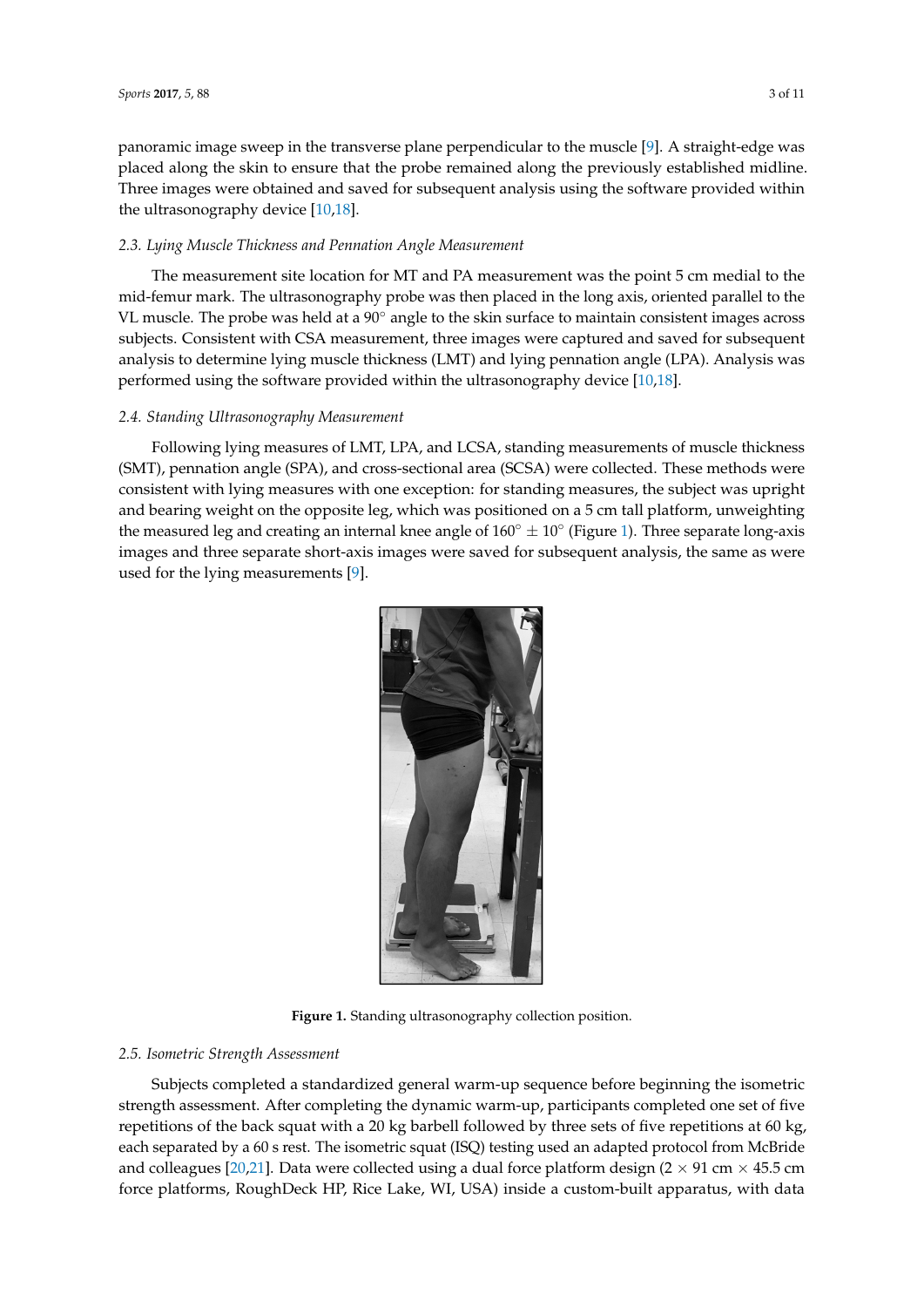<span id="page-5-0"></span>sampled at 1000 Hz. Participants' bar height was set on an individual basis, to the point allowing the subject to have an internal knee angle of 100°, which was assessed using a goniometer (Figure [2\)](#page-5-0) [\[20\]](#page-10-13).



**Figure 2.** Isometric squat testing position. **Figure 2.** Isometric squat testing position.

Following bar-height adjustments, participants executed ISQ trials at 50% and 75% of their participants executed ISQ trials at 50% and 75% of their perceived maximum of the subject performed a minimum of two maximum of two maximum of the subjects countermovement of greater than 200 N was observed, or trials differed by more than 250 N, subjects were required to complete an additional trial [22]. When executing maximal effort trials, subjects were first instructed to apply steady pressure on the bar before imparting maximal effort to reduce the likelihood of a countermovement. Participants were further instructed to push 'as fast and hard as possible' and strongly verbally encouraged during trials [\[20](#page-10-13)[,22\]](#page-10-15). A three-minute seated rest<br>integral were associated between seated fits ISO trials LebUEW (Mexico 7.1 Netting) Instruments Austin, TX, USA) was used for collecting and ForceDecks (Version 1.2.6464, NMP Technologies Ltd., London, UK) for processing kinetic data [23]. Isometric peak force (IPF), rate of force development over 50 ms (RFD50), 100 ms (RFD100), 200 ms (RFD200), impulse over 50 ms (IMP50), 100 ms (IMP100), and 200 ms (IMP200) were calculated from the collected data. perceived maximal effort. Each subject performed a minimum of two maximal effort trials. If a interval was prescribed between each of the ISQ trials. LabVIEW (Version 7.1, National Instruments,

### over 50 ms (RFD50), 100 ms (RFD100), 200 ms (RFD200), impulse over 50 ms (IMP50), 100 ms *2.6. Dynamic Strength Assessment*

Dynamic strength testing was conducted using a one-repetition maximum (1RM) back squat, *2.6. Dynamic Strength Assessment*  48 h after isometric strength assessment to allow subjects to recover from any residual effects of the previous testing [\[24\]](#page-10-17). Prior to testing, each subject performed a general dynamic warm-up identical to<br>that wead in JSO testing aimed at establishing dynamic peak strength capabilities. Dynamic strength testing was completed that used in ISQ testing.

Following the warm-up, the bar height and safety bar heights in the squat rack were adjusted as needed to best accommodate each subject. Subjects then performed a 1RM back squat test using a protocol modified from Suchomel and associates [25], with warm-up set intensities based on each subject's self-reported 1RM back squat (Table [1\)](#page-6-0). All subjects attempted progressively heavier loads per the protocol in table 1 thin their fixin back squat was attained. For a repetition to be considered successful, the subject's hip crease must have been below the patella at the bottom of the descent during the back squat, as verified by multiple certified strength and conditioning professionals. per the protocol in Table [1](#page-6-0) until their 1RM back squat was attained. For a repetition to be considered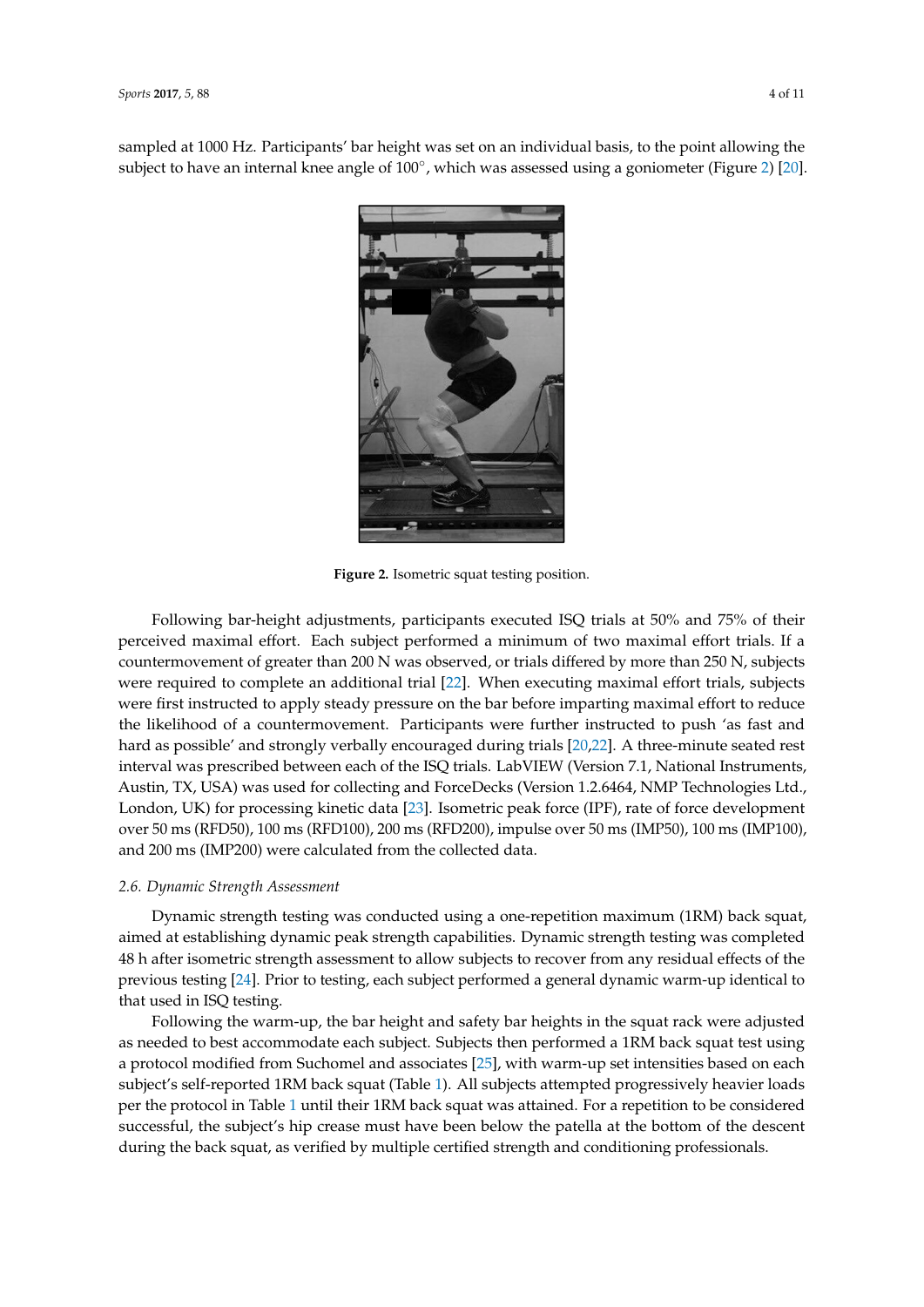<span id="page-6-0"></span>

| Sets $\times$ Repetitions $\times$ Intensity (% 1RM) | <b>Rest Interval</b> |
|------------------------------------------------------|----------------------|
| $1\% \times 5\% \times 30\%$                         | 1 min                |
| $1\% \times 3\% \times 50\%$                         | 1 min                |
| $1\% \times 2\% \times 70\%$                         | 2 min                |
| $1\% \times 1\% \times 80\%$                         | $3 \text{ min}$      |
| $1\% \times 1\% \times 90\%$                         | 3 min                |
| 1RM attempts                                         | $3 \text{ min}$      |

**Table 1.** Back squat warm-up.

#### *2.7. Statistical Analyses*

Descriptive statistics, including mean and 95% confidence interval (CI) were calculated. Normality was evaluated for each variable using the Shapiro-Wilk assessment. Within-subject reliability for each muscle morphology variable was assessed using coefficient of variation (CV) and intraclass correlation coefficients (ICC) [\[26\]](#page-11-1). Due to the high reliability observed for each variable (Table [2\)](#page-6-1), the average of the three images was used for statistical analysis. Good reliability was also observed for all variables considered from isometric performance testing  $(ICC = 0.79-1.00)$ , so the averages of two trials were used for statistical analysis. Paired-samples *t*-Tests were calculated for standing versus lying measures of the same morphological variable to determine differences between the two subject positions. Correlations between all measurements of muscle morphology and isometric and dynamic performance capabilities were calculated using Pearson's *r*. Based on the current sample size, correlation of at least 0.53 was needed to establish a statistically significant relationship. For practical significance, Pearson's *r* values were interpreted with magnitude thresholds previously established by Hopkins [\[27\]](#page-11-2). Statistical analyses were performed using JASP (Version 0.8.1.2, JASP, Amsterdam, The Netherlands) and statistical significance was set at  $p \leq 0.05$ .

<span id="page-6-1"></span>**Table 2.** Reliability for each muscle size and architecture variable in lying and standing postures.

| Measure     | CV    | <b>ICC</b> |  |  |
|-------------|-------|------------|--|--|
| LMT         | 2.03% | 0.98       |  |  |
| <b>SMT</b>  | 1.40% | 0.99       |  |  |
| <b>LPA</b>  | 6.65% | 0.90       |  |  |
| <b>SPA</b>  | 6.18% | 0.84       |  |  |
| <b>LCSA</b> | 1.93% | 0.95       |  |  |
| <b>SCSA</b> | 3.63% | 0.91       |  |  |

 $CV = coefficient of variation; ICC = intraclass correlation coefficient; LMT = lying muscle thickness; SMT = standing$ muscle thickness; LPA = lying pennation angle; SPA = standing pennation angle; LCSA = lying cross-sectional area; SCSA = standing cross-sectional area.

#### **3. Results**

Each variable was normally distributed according to the Shapiro-Wilk assessment. Paired-samples *t*-Tests revealed statistically significant differences between standing and lying measurements of MT ( $p < 0.001$ ), PA ( $p < 0.001$ ), and CSA ( $p \le 0.05$ ) (Figure [3\)](#page-7-0). Standing measures resulted in greater values for all variables, presented as mean  $\pm$  95% CI: SMT was 14.5%  $\pm$  6.67% greater than LMT, SPA was  $49.0\% \pm 16.0\%$  greater than LPA, and SCSA was  $3.4\% \pm 3.13\%$  greater than LCSA. Additionally, standing measures related more strongly to measures of isometric and dynamic performance. The relationships between standing and lying measures of muscle morphology with isometric and dynamic performance, as well as their practical interpretation, are displayed in Table [3.](#page-7-1)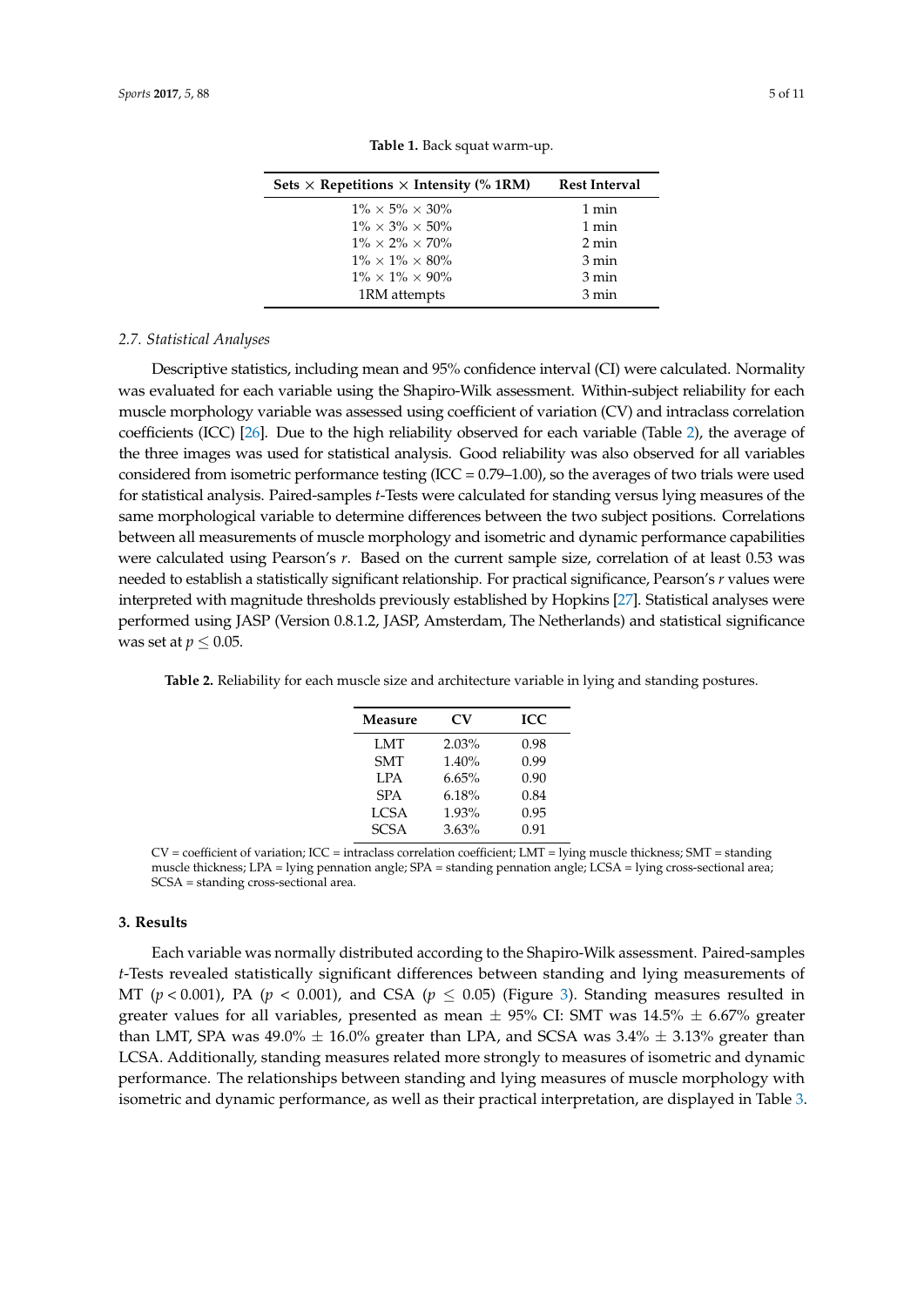<span id="page-7-0"></span>

**Figure 3.** Lying and standing ultrasonography measurement differences for (**a**) Muscle Thickness; (**b**) Pennation Angle, and (**c**) Cross-Sectional Area presented as mean ± 95% CI. \* = statistically significant difference compared to lying measure ( $p \leq 0.05$ ).

<span id="page-7-1"></span>**Table 3.** Relationships between muscle size and architecture with measures of isometric and dynamic performance.

| Measure     | Outcome         | <b>IPF</b> | RFD50    | <b>RFD100</b> | <b>RFD200</b>     | <b>IMP50</b> | <b>IMP100</b> | <b>IMP200</b> | 1RM      |
|-------------|-----------------|------------|----------|---------------|-------------------|--------------|---------------|---------------|----------|
| LMT         | Pearson's r     | 0.46       | 0.29     | 0.27          | 0.18              | 0.32         | 0.33          | 0.32          | $0.56*$  |
|             | <i>p</i> -value | 0.10       | 0.31     | 0.35          | 0.55              | 0.26         | 0.25          | 0.26          | 0.04     |
|             | Interpretation  | Moderate   | Small    | Small         | Small             | Moderate     | Moderate      | Moderate      | Large    |
| <b>SMT</b>  | Pearson's r     | $0.73*$    | $0.59*$  | $0.53*$       | 0.52              | $0.54*$      | $0.58*$       | $0.59*$       | $0.55*$  |
|             | <i>p</i> -value | < 0.01     | 0.03     | 0.05          | 0.06              | 0.04         | 0.03          | 0.03          | 0.04     |
|             | Interpretation  | Very Large | Large    | Large         | Large             | Large        | Large         | Large         | Large    |
| <b>LPA</b>  | Pearson's r     | 0.20       | $-0.04$  | 0.02          | $-0.03$           | 0.13         | 0.11          | 0.09          | 0.46     |
|             | <i>p</i> -value | 0.49       | 0.90     | 0.95          | 0.91              | 0.67         | 0.72          | 0.76          | 0.10     |
|             | Interpretation  | Small      | Trivial  | Trivial       | Trivial           | Small        | Small         | Trivial       | Moderate |
| <b>SPA</b>  | Pearson's r     | 0.49       | $0.59*$  | $0.66*$       | $0.54*$           | 0.38         | 0.47          | $0.53*$       | 0.32     |
|             | <i>p</i> -value | 0.08       | 0.03     | 0.01          | 0.05              | 0.18         | 0.09          | 0.05          | 0.26     |
|             | Interpretation  | Moderate   | Large    | Large         | Large             | Moderate     | Moderate      | Large         | Moderate |
| <b>LCSA</b> | Pearson's r     | 0.38       | 0.33     | 0.25          | 0.27              | 0.52         | 0.49          | 0.44          | $0.60*$  |
|             | <i>p</i> -value | 0.18       | 0.25     | 0.38          | 0.36              | 0.06         | 0.08          | 0.11          | 0.03     |
|             | Interpretation  | Moderate   | Moderate | Small         | Small             | Large        | Moderate      | Moderate      | Large    |
| <b>SCSA</b> | Pearson's r     | $0.58*$    | 0.50     | 0.48          | 0.46              | $0.62*$      | $0.63*$       | $0.61*$       | $0.77*$  |
|             | <i>p</i> -value | 0.03       | 0.07     | 0.08          | 0.10              | 0.02         | 0.02          | 0.02          | < 0.01   |
|             | Interpretation  | Large      |          |               | Moderate Moderate | Large        | Large         | Large         | Very     |
|             |                 |            | Large    |               |                   |              |               |               | Large    |

\* = statistically significant relationship (*p* ≤ 0.05). LMT = lying muscle thickness; SMT = standing muscle thickness; LPA = lying pennation angle; SPA = standing pennation angle; LCSA = lying cross-sectional area; SCSA = standing cross-sectional area; IPF = isometric peak force; RFD50 = rate of force development at 50 ms; RFD100 = rate of force development at 100 ms; RFD150 = rate of force development at 150 ms; RFD200 = rate of force development at 200 ms; IMP50 = impulse at 50 ms; IMP100 = impulse at 100 ms; IMP150 = impulse at 150 ms; IMP200 = impulse at 200 ms; 1RM = one-repetition maximum back squat.

### **4. Discussion**

The current investigation is the first study intended to determine the relationship between lying and standing measures of VL muscle morphology with upright isometric and dynamic performances. Although standing postures have been used in evaluating dynamic fascicle and tendon behavior [\[17](#page-10-10)[,28\]](#page-11-3), lying muscle measurements have been commonly used when the primary interest is static muscle morphology. We hypothesized that data collected using an upright posture would provide a stronger relationship to measures of standing isometric and dynamic performance. Our results indicated that (1) collection position significantly altered ultrasonography measurements of VL muscle size and architecture, and (2) standing ultrasonography measures were more strongly and more abundantly associated with measures of upright isometric and dynamic performance compared to lying ultrasonography measures.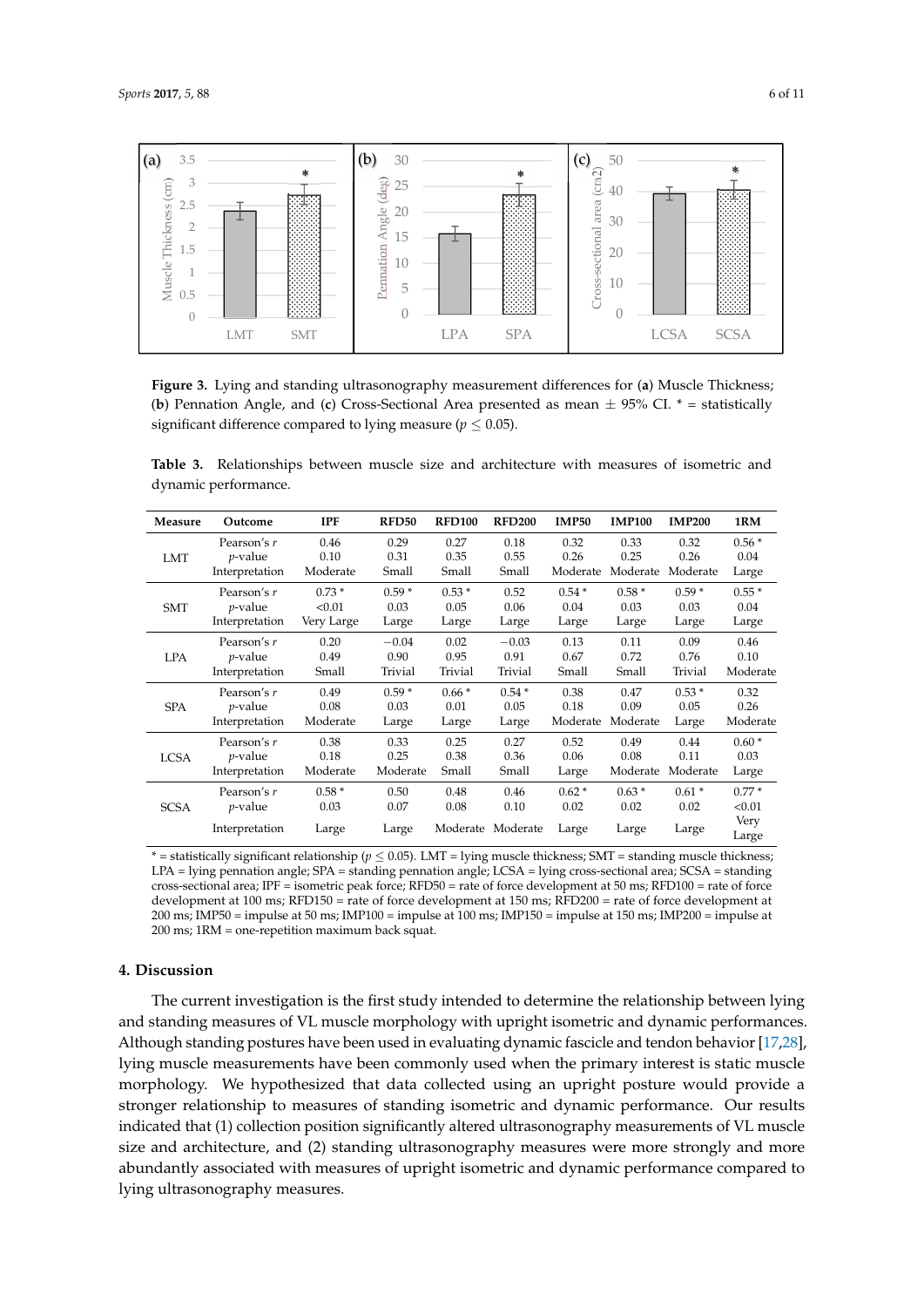Measures of standing muscle size (i.e., MT, CSA) and PA were statistically larger than the lying posture, providing evidence that body position substantially influenced the muscle measurements. Though a statistical change was found between the different postures with respect to CSA measures, there was a noticeably smaller percent difference compared to those of MT and PA. This indicates that while the measurements were quite different at the muscle belly, the measurements of whole muscle CSA were not influenced to the same degree. This may be due to a redistribution of the observed or neighboring muscle tissue and fluid between measurement positions due to gravity. Greater magnitude changes at the muscle belly may also be influenced by changes to fascicle orientation and/or rotation, creating a bulging effect [\[29\]](#page-11-4). Nonetheless, the observed increase in all measures of muscle morphology using an upright posture warrants an examination into the meaningfulness of such a difference. Most athletic actions are executed from standing postures, and therefore the potential exists that lying ultrasonography measures may not accurately capture the muscle in its functional configuration [\[30\]](#page-11-5).

Lying measures yielded moderate correlations between LMT-1RM and LCSA-1RM, which is in agreement with previous findings [\[3,](#page-9-1)[31–](#page-11-6)[33\]](#page-11-7). Nevertheless, the correlations observed between standing measurements of whole muscle CSA and maximal dynamic strength were greater in magnitude, yielding a very large association between SCSA-1RM compared to a large association between LCSA-1RM. Standing CSA and SMT generated large and very large associations with IPF respectively, whereas LMT and LCSA were both considered moderate. While the relationship between muscle size as measured by ultrasonography and maximal strength has been well established [\[3,](#page-9-1)[31](#page-11-6)[–33\]](#page-11-7), the results of the current investigation suggest that the selected posture in which muscle size is measured may influence the magnitude of its association with maximal strength. We speculate that this observation may be due to an underrepresentation of muscle size and architecture captured in a lying posture. When concerned with dynamic strength outcomes (i.e., 1RM), the relationship with MT was not considerably influenced by body position, as evidenced by both postures generating large correlations. The lack of influence position has on dynamic strength correlations could potentially be attributed to muscle-length changes during dynamic movements compared to isometric tests. Therefore, standing measures may better reflect muscle shape and architecture as they relate to upright isometric tests such as the isometric squat. It is possible that measurement of muscle architecture at a variety of joint angles may capture the changes in muscle length associated with changes in joint angle, thus better reflecting the changes in muscle length that occur during dynamic assessments. Practitioners may consider the positioning and nature of their physical assessment when determining the most appropriate ultrasonography technique in measuring muscle size.

Consideration of muscle architecture may give a more complete indication of the influence of body position on muscle imaging and the resulting associations with physical output. Pennation angle indicates fascicle orientation with respect to the aponeurosis and has been previously associated with both maximal strength and RFD [\[34,](#page-11-8)[35\]](#page-11-9). The substantially larger SPA compared to LPA reflects the influence of gravity on muscle shape and resulting PA. Though the present investigation did not yield a significant relationship between SPA-IPF, the difference in relative magnitude of the relationships LPA-IPF and SPA-IPF should be noted. The difference in correlation coefficients further suggests that lying measures may not be accurately capturing muscle architecture as it relates to its maximal strength.

Maximal strength has been suggested to underpin RFD [\[36,](#page-11-10)[37\]](#page-11-11), as stronger athletes exhibit higher RFD and force at critical time points [\[35\]](#page-11-9). However, it may be valuable to assess RFD separately, as it has been found to correlate strongly with sport-specific tasks [\[38\]](#page-11-12). Muscle architecture is one of the major contributors to an athlete's RFD capabilities [\[39](#page-11-13)[,40\]](#page-11-14), along with fiber-type distribution [\[41](#page-11-15)[–44\]](#page-11-16) and efferent neural drive [\[35](#page-11-9)[,45\]](#page-11-17). In the present investigation, SPA yielded large correlations with all of the considered spectrum of RFD time points, while lying measures yielded trivial relationships. Further, large associations were observed between SMT and all RFD time points, with only small associations observed with LMT and RFD. Rate of force development during later time intervals (i.e., >100 ms) are closely related to maximal strength [\[36\]](#page-11-10), which may also explain the observed relationship with standing measures of muscle size. The very strong correlation with SPA may be due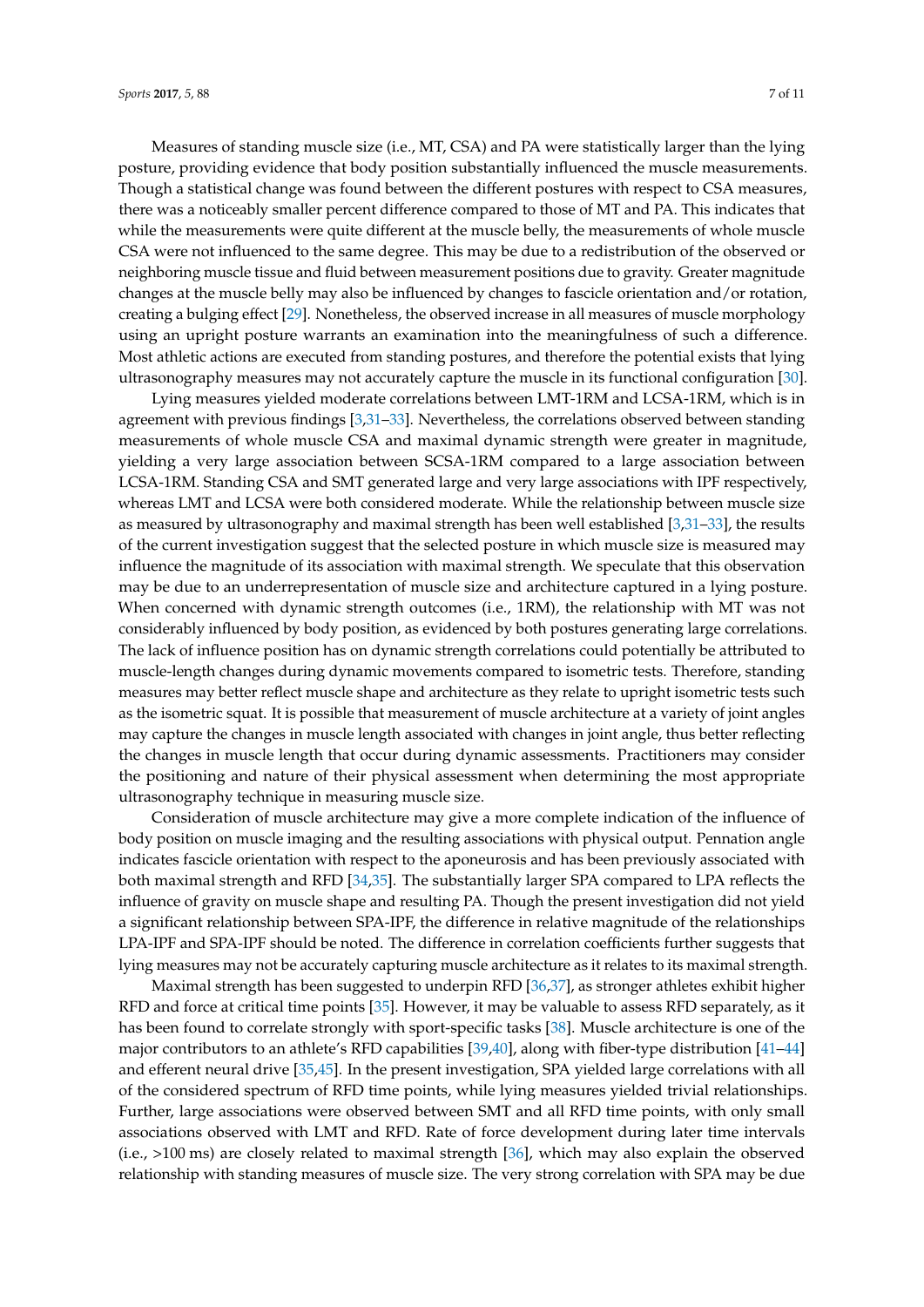to the greater pennation angle observed, which may be due to a more compacted arrangement of series elastic elements (e.g., actin-myosin filaments, titin, cross-bridges) [\[46–](#page-11-18)[48\]](#page-12-0). The findings of the current investigation, especially considering the relationship between SPA-RFD50, suggest that standing fiber orientation may also be considered when investigating the intrinsic muscle properties influencing early-phase RFD [\[35](#page-11-9)[,36\]](#page-11-10). Therefore, lying measures of VL muscle architecture may misrepresent the functional configuration and RFD potential entirely, limiting ultrasonography's usefulness as a monitoring tool for strength-power athletes. Because of RFD's implication for sporting success [\[35\]](#page-11-9), practitioners should instead consider standing measures of muscle architecture.

Impulse combines elements of magnitude and rate of force production, as increases in either would result in an increase in impulse. Impulse has well-established relationships to sprint [\[49–](#page-12-1)[51\]](#page-12-2) and change-of-direction performance [\[52\]](#page-12-3), making it potentially the most important kinetic characteristic to consider in evaluating the overall success and potential transfer of effects resulting from a training intervention. Within the current investigation, the results suggest that standing ultrasonography measures may provide a more useful representation of VL architecture in predicting impulse potential across a range of time points. All impulse variables considered (IMP50, IMP100, IMP200) elicited statistically large associations with SMT and SCSA, but no statistical significance was reached with any lying measures of muscle size. Additionally, SPA returned substantially larger correlation magnitudes compared to LPA, further suggesting that standing measurements more accurately capture the functional configuration of VL architecture as it relates to the physical potential of strength-power athletes.

### **5. Conclusions**

The results of the current investigation demonstrated that ultrasonography measurements of VL muscle size and architecture were significantly larger during standing ultrasonography imaging. This is valuable considering the desire for practitioners to capture the muscle in a state that more precisely represents its configuration during performance. Further, standing ultrasonography measures were overall more strongly associated with measures of isometric and dynamic performance. This suggests that, if practitioners intend to gain insight into strength-power potential based on ultrasonography measurements, performing collection with the athlete in a standing posture is preferred.

**Acknowledgments:** No funding was received for the current study.

**Author Contributions:** John P. Wagle, Kevin M. Carroll, and Aaron J. Cunanan carried out the experiment and wrote the manuscript. Alexander Wetmore and Garett E. Bingham assisted in carrying out the experiment and in writing the manuscript. Christopher B. Taber, Brad H. DeWeese, Kimitake Sato, Charles A. Stuart, and Michael H. Stone were instrumental in the design and implementation of the experiment.

**Conflicts of Interest:** The authors declare no conflict of interest.

### **References**

- <span id="page-9-0"></span>1. Hodges, P.; Pengel, L.; Herbert, R.; Gandevia, S. Measurement of muscle contraction with ultrasound imaging. *Muscle Nerve* **2003**, *27*, 682–692. [\[CrossRef\]](http://dx.doi.org/10.1002/mus.10375) [\[PubMed\]](http://www.ncbi.nlm.nih.gov/pubmed/12766979)
- 2. Miyatani, M.; Kanehisa, H.; Ito, M.; Kawakami, Y.; Fukunaga, T. The accuracy of volume estimates using ultrasound muscle thickness measurements in different muscle groups. *Eur. J. Appl. Physiol.* **2004**, *91*, 264–272. [\[PubMed\]](http://www.ncbi.nlm.nih.gov/pubmed/14569399)
- <span id="page-9-1"></span>3. Häkkinen, K.; Keskinen, K. Muscle cross-sectional area and voluntary force production characteristics in elite strength-and endurance-trained athletes and sprinters. *Eur. J. Appl. Physiol. Occup. Physiol.* **1989**, *59*, 215–220. [\[CrossRef\]](http://dx.doi.org/10.1007/BF02386190) [\[PubMed\]](http://www.ncbi.nlm.nih.gov/pubmed/2583165)
- <span id="page-9-2"></span>4. Hides, J.A.; Richardson, C.A.; Jull, G.A. Magnetic resonance imaging and ultrasonography of the lumbar multifidus muscle: Comparison of two different modalities. *Spine* **1995**, *20*, 54–58. [\[CrossRef\]](http://dx.doi.org/10.1097/00007632-199501000-00010) [\[PubMed\]](http://www.ncbi.nlm.nih.gov/pubmed/7709280)
- 5. Raadsheer, M.; Van Eijden, T.; Van Spronsen, P.; Van Ginkel, F.; Kiliaridis, S.; Prahl-Andersen, B. A comparison of human masseter muscle thickness measured by ultrasonography and magnetic resonance imaging. *Arch. Oral Biol.* **1994**, *39*, 1079–1084. [\[CrossRef\]](http://dx.doi.org/10.1016/0003-9969(94)90061-2)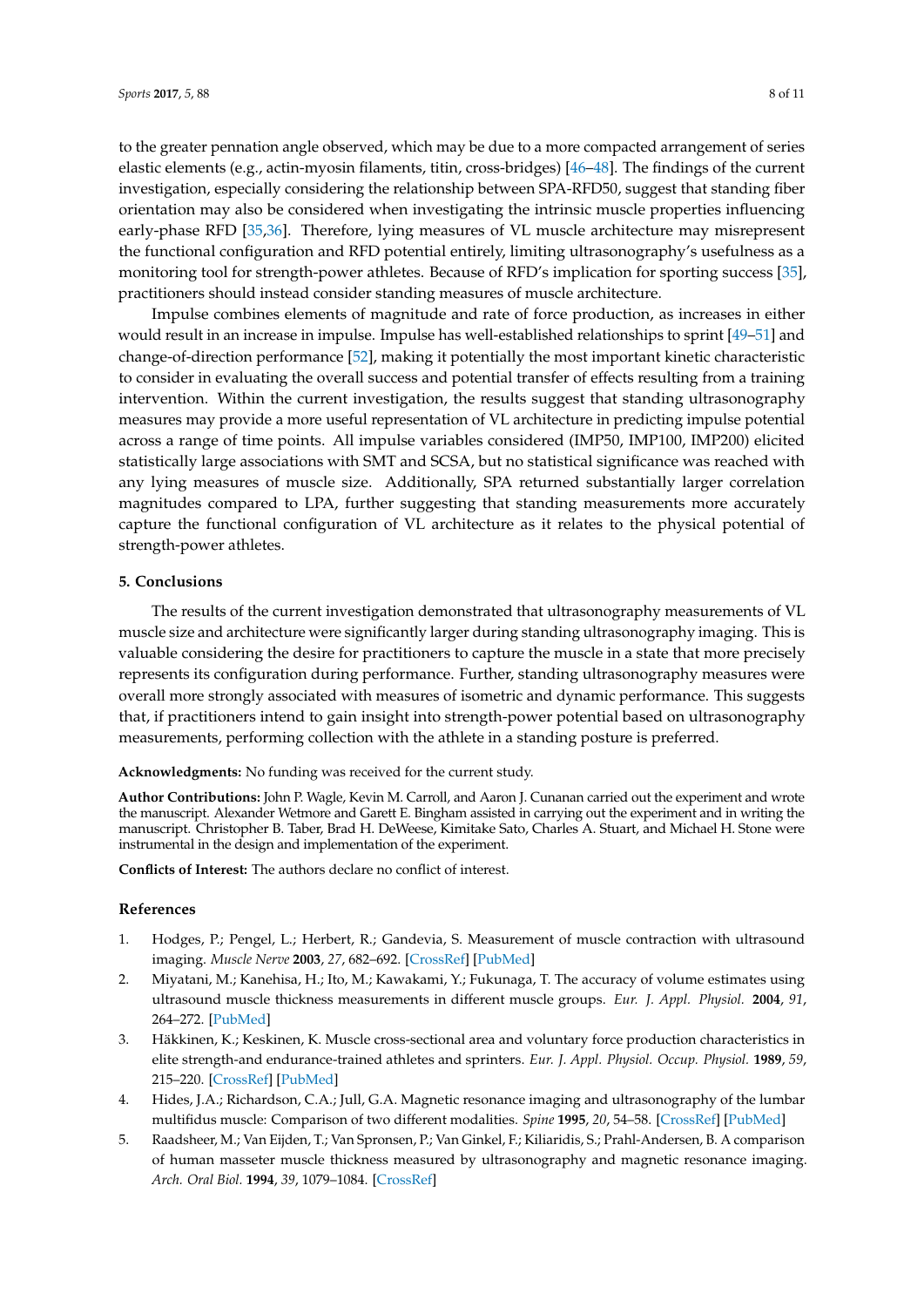- <span id="page-10-0"></span>6. Walton, J.; Roberts, N.; Whitehouse, G. Measurement of the quadriceps femoris muscle using magnetic resonance and ultrasound imaging. *Br. J. Sports Med.* **1997**, *31*, 59–64. [\[CrossRef\]](http://dx.doi.org/10.1136/bjsm.31.1.59) [\[PubMed\]](http://www.ncbi.nlm.nih.gov/pubmed/9132215)
- <span id="page-10-1"></span>7. Ahtiainen, J.P.; Hoffren, M.; Hulmi, J.J.; Pietikäinen, M.; Mero, A.A.; Avela, J.; Häkkinen, K. Panoramic ultrasonography is a valid method to measure changes in skeletal muscle cross-sectional area. *Eur. J. Appl. Physiol.* **2010**, *108*, 273. [\[CrossRef\]](http://dx.doi.org/10.1007/s00421-009-1211-6) [\[PubMed\]](http://www.ncbi.nlm.nih.gov/pubmed/19777252)
- <span id="page-10-2"></span>8. Dupont, A.C.; Sauerbrei, E.E.; Fenton, P.V.; Shragge, P.C.; Loeb, G.E.; Richmond, F.J. Real-time sonography to estimate muscle thickness: Comparison with mri and ct. *J. Clin. Ultrasound* **2001**, *29*, 230–236. [\[CrossRef\]](http://dx.doi.org/10.1002/jcu.1025) [\[PubMed\]](http://www.ncbi.nlm.nih.gov/pubmed/11323778)
- <span id="page-10-3"></span>9. Wells, A.J.; Fukuda, D.H.; Hoffman, J.R.; Gonzalez, A.M.; Jajtner, A.R.; Townsend, J.R.; Mangine, G.T.; Fragala, M.S.; Stout, J.R. Vastus lateralis exhibits non-homogenous adaptation to resistance training. *Muscle Nerve* **2014**, *50*, 785–793. [\[CrossRef\]](http://dx.doi.org/10.1002/mus.24222) [\[PubMed\]](http://www.ncbi.nlm.nih.gov/pubmed/24616036)
- <span id="page-10-4"></span>10. Bazyler, C.D.; Mizuguchi, S.; Harrison, A.P.; Sato, K.; Kavanaugh, A.A.; Deweese, B.H.; Stone, M.H. Changes in muscle architecture, explosive ability, and track and field throwing performance throughout a competitive season and after a taper. *J. Strength Cond. Res.* **2017**, *31*, 2785–2793. [\[CrossRef\]](http://dx.doi.org/10.1519/JSC.0000000000001619) [\[PubMed\]](http://www.ncbi.nlm.nih.gov/pubmed/27575250)
- <span id="page-10-5"></span>11. Cormie, P.; McGuigan, M.R.; Newton, R.U. Developing maximal neuromuscular power. *Sports Med.* **2011**, *41*, 17–38. [\[CrossRef\]](http://dx.doi.org/10.2165/11537690-000000000-00000) [\[PubMed\]](http://www.ncbi.nlm.nih.gov/pubmed/21142282)
- <span id="page-10-6"></span>12. Gerstner, G.R.; Thompson, B.J.; Rosenberg, J.G.; Sobolewski, E.J.; Scharville, M.J.; Ryan, E.D. Neural and muscular contributions to the age-related reductions in rapid strength. *Med. Sci. Sports Exerc.* **2017**, *49*, 1331–1339. [\[CrossRef\]](http://dx.doi.org/10.1249/MSS.0000000000001231) [\[PubMed\]](http://www.ncbi.nlm.nih.gov/pubmed/28166121)
- 13. Maffiuletti, N.A.; Aagaard, P.; Blazevich, A.J.; Folland, J.; Tillin, N.; Duchateau, J. Rate of force development: Physiological and methodological considerations. *Eur. J. Appl. Physiol.* **2016**, *116*, 1091–1116. [\[CrossRef\]](http://dx.doi.org/10.1007/s00421-016-3346-6) [\[PubMed\]](http://www.ncbi.nlm.nih.gov/pubmed/26941023)
- <span id="page-10-7"></span>14. Zaras, N.D.; Stasinaki, A.-N.E.; Methenitis, S.K.; Krase, A.A.; Karampatsos, G.P.; Georgiadis, G.V.; Spengos, K.M.; Terzis, G.D. Rate of force development, muscle architecture, and performance in young competitive track and field throwers. *J. Strength Cond. Res.* **2016**, *30*, 81–92. [\[CrossRef\]](http://dx.doi.org/10.1519/JSC.0000000000001048) [\[PubMed\]](http://www.ncbi.nlm.nih.gov/pubmed/26049793)
- <span id="page-10-8"></span>15. Walker, S.; Blazevich, A.J.; Haff, G.G.; Tufano, J.J.; Newton, R.U.; Hakkinen, K. Greater strength gains after training with accentuated eccentric than traditional isoinertial loads in already strength-trained men. *Front. Physiol.* **2016**, *7*, 149. [\[CrossRef\]](http://dx.doi.org/10.3389/fphys.2016.00149) [\[PubMed\]](http://www.ncbi.nlm.nih.gov/pubmed/27199764)
- <span id="page-10-9"></span>16. Oppliger, R.A.; Magnes, S.A.; Popowski, L.A.; Gisolfi, C.V. Accuracy of urine specific gravity and osmolality as indicators of hydration status. *Int. J. Sport Nutr. Exerc. Metab.* **2005**, *15*, 236–251. [\[CrossRef\]](http://dx.doi.org/10.1123/ijsnem.15.3.236) [\[PubMed\]](http://www.ncbi.nlm.nih.gov/pubmed/16131695)
- <span id="page-10-10"></span>17. Damas, F.; Phillips, S.M.; Lixandrão, M.E.; Vechin, F.C.; Libardi, C.A.; Roschel, H.; Tricoli, V.; Ugrinowitsch, C. Early resistance training-induced increases in muscle cross-sectional area are concomitant with edema-induced muscle swelling. *Eur. J. Appl. Physiol.* **2016**, *116*, 49–56. [\[CrossRef\]](http://dx.doi.org/10.1007/s00421-015-3243-4) [\[PubMed\]](http://www.ncbi.nlm.nih.gov/pubmed/26280652)
- <span id="page-10-11"></span>18. Bazyler, C.D.; Mizuguchi, S.; Sole, C.J.; Suchomel, T.J.; Sato, K.; Kavanaugh, A.A.; DeWeese, B.H.; Stone, M.H. Jumping performance is preserved, but not muscle thickness in collegiate volleyball players after a taper. *J. Strength Cond. Res.* **2017**. [\[CrossRef\]](http://dx.doi.org/10.1519/JSC.0000000000001912) [\[PubMed\]](http://www.ncbi.nlm.nih.gov/pubmed/28850561)
- <span id="page-10-12"></span>19. Prestes, J.; Tibana, R.A.; de Araujo Sousa, E.; da Cunha Nascimento, D.; de Oliveira Rocha, P.; Camarço, N.F.; de Sousa, N.M.F.; Willardson, J.M. Strength and muscular adaptations following 6 weeks of rest-pause versus traditional multiple-sets resistance training in trained subjects. *J. Strength Cond. Res.* **2017**. [\[CrossRef\]](http://dx.doi.org/10.1519/JSC.0000000000001923) [\[PubMed\]](http://www.ncbi.nlm.nih.gov/pubmed/28617715)
- <span id="page-10-13"></span>20. McBride, J.M.; Cormie, P.; Deane, R. Isometric squat force output and muscle activity in stable and unstable conditions. *J. Strength Cond. Res.* **2006**, *20*, 915–918. [\[PubMed\]](http://www.ncbi.nlm.nih.gov/pubmed/17194253)
- <span id="page-10-14"></span>21. Bazyler, C.D.; Beckham, G.K.; Sato, K. The use of the isometric squat as a measure of strength and explosiveness. *J. Strength Cond. Res.* **2015**, *29*, 1386–1392. [\[CrossRef\]](http://dx.doi.org/10.1519/JSC.0000000000000751) [\[PubMed\]](http://www.ncbi.nlm.nih.gov/pubmed/25426517)
- <span id="page-10-15"></span>22. Kraska, J.M.; Ramsey, M.W.; Haff, G.G.; Frthke, N.; Sands, W.A.; Stone, M.E.; Stone, M.H. Relationship between strength characteristics and unweighted and weighted vertical jump height. *Int. J. Sports Physiol. Perform.* **2009**, *4*, 461–473. [\[CrossRef\]](http://dx.doi.org/10.1123/ijspp.4.4.461) [\[PubMed\]](http://www.ncbi.nlm.nih.gov/pubmed/20029097)
- <span id="page-10-16"></span>23. Carroll, K.M.; Wagle, J.P.; Sato, K.; DeWeese, B.H.; Mizuguchi, S.; Stone, M.H. Reliability of a commercially available and algorithm-based kinetic analysis software compared to manual-based software. *Sports Biomech.* **2017**, *26*. [\[CrossRef\]](http://dx.doi.org/10.1080/14763141.2017.1372514) [\[PubMed\]](http://www.ncbi.nlm.nih.gov/pubmed/28949273)
- <span id="page-10-17"></span>24. Bishop, P.A.; Jones, E.; Woods, A.K. Recovery from training: A brief review: Brief review. *J. Strength Cond. Res.* **2008**, *22*, 1015–1024. [\[CrossRef\]](http://dx.doi.org/10.1519/JSC.0b013e31816eb518) [\[PubMed\]](http://www.ncbi.nlm.nih.gov/pubmed/18438210)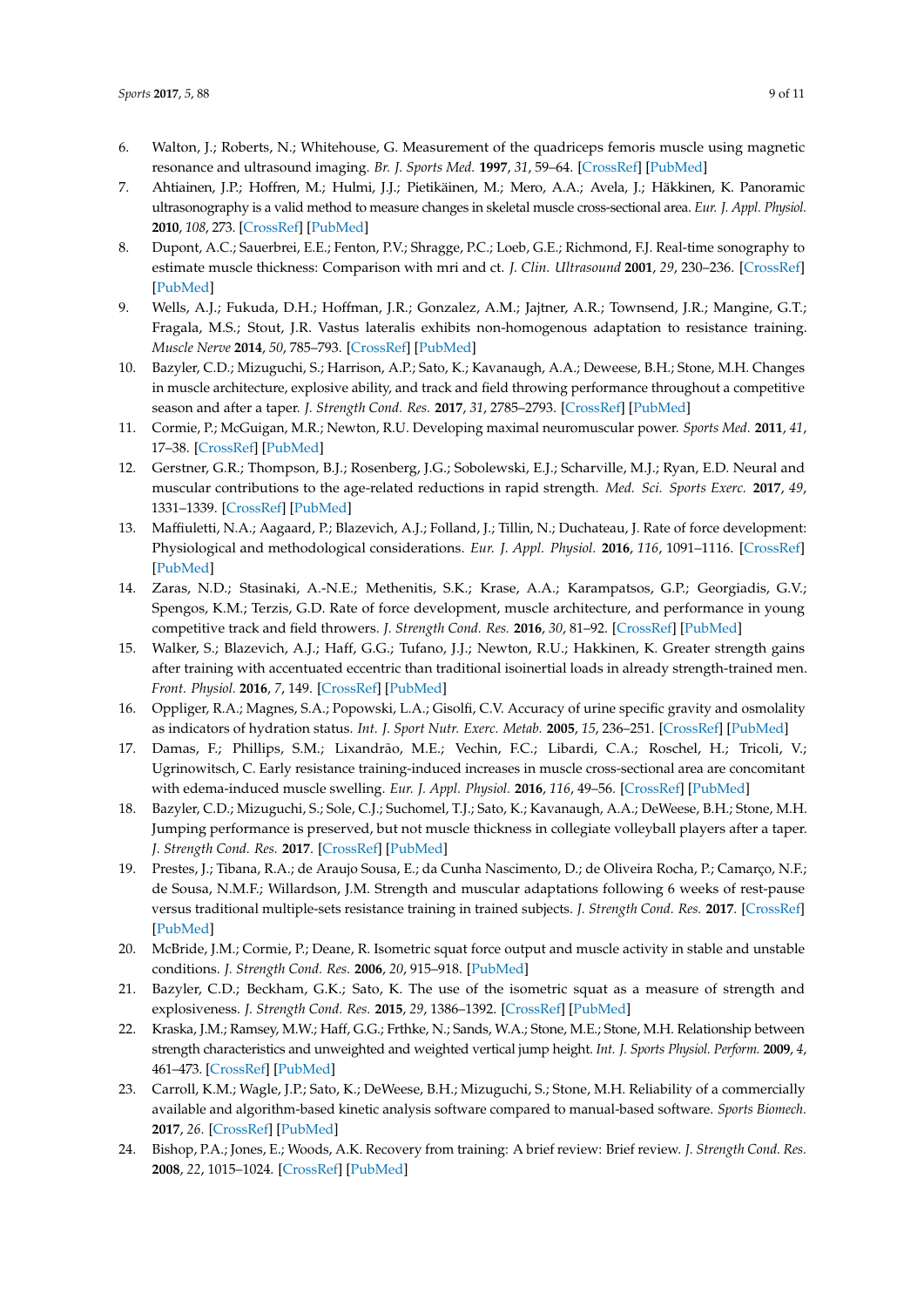- <span id="page-11-0"></span>25. Suchomel, T.J.; Sato, K.; DeWeese, B.H.; Ebben, W.P.; Stone, M.H. Potentiation effects of half-squats performed in a ballistic or nonballistic manner. *J. Strength Cond. Res.* **2016**, *30*, 1652–1660. [\[CrossRef\]](http://dx.doi.org/10.1519/JSC.0000000000001251) [\[PubMed\]](http://www.ncbi.nlm.nih.gov/pubmed/26544089)
- <span id="page-11-1"></span>26. Hopkins, W.G. Spreadsheets for analysis of validity and reliability. *Sportscience* **2017**, *21*, 36–44.
- <span id="page-11-2"></span>27. Hopkins, W.G.; Marshall, S.W.; Batterham, A.M.; Hanin, J. Progressive statistics for studies in sports medicine and exercise science. *Med. Sci. Sports Exerc.* **2009**, *41*, 3–13. [\[CrossRef\]](http://dx.doi.org/10.1249/MSS.0b013e31818cb278) [\[PubMed\]](http://www.ncbi.nlm.nih.gov/pubmed/19092709)
- <span id="page-11-3"></span>28. Loram, I.D.; Maganaris, C.N.; Lakie, M. Use of ultrasound to make noninvasive in vivo measurement of continuous changes in human muscle contractile length. *J. Appl. Physiol.* **2006**, *100*, 1311–1323. [\[CrossRef\]](http://dx.doi.org/10.1152/japplphysiol.01229.2005) [\[PubMed\]](http://www.ncbi.nlm.nih.gov/pubmed/16339341)
- <span id="page-11-4"></span>29. Wakeling, J.M.; Randhawa, A. Transverse strains in muscle fascicles during voluntary contraction: A 2d frequency decomposition of b-mode ultrasound images. *J. Biomed. Imaging* **2014**, *2014*, 4. [\[CrossRef\]](http://dx.doi.org/10.1155/2014/352910) [\[PubMed\]](http://www.ncbi.nlm.nih.gov/pubmed/25328509)
- <span id="page-11-5"></span>30. Drakonaki, E.; Allen, G.; Wilson, D. Ultrasound elastography for musculoskeletal applications. *Br. J. Radiol.* **2012**, *85*, 1435–1445. [\[CrossRef\]](http://dx.doi.org/10.1259/bjr/93042867) [\[PubMed\]](http://www.ncbi.nlm.nih.gov/pubmed/23091287)
- <span id="page-11-6"></span>31. Fukunaga, T.; Miyatani, M.; Tachi, M.; Kouzaki, M.; Kawakami, Y.; Kanehisa, H. Muscle volume is a major determinant of joint torque in humans. *Acta Physiol.* **2001**, *172*, 249–255. [\[CrossRef\]](http://dx.doi.org/10.1046/j.1365-201x.2001.00867.x) [\[PubMed\]](http://www.ncbi.nlm.nih.gov/pubmed/11531646)
- 32. Men, Y.; Young, A.; Stokes, M.; Crowe, M. The size and strength of the quadriceps muscles of old. *Clin. Physiol. Funct. Imaging* **1985**, *5*, 145–154. [\[CrossRef\]](http://dx.doi.org/10.1111/j.1475-097X.1985.tb00590.x)
- <span id="page-11-7"></span>33. Miura, A.; Endo, M.; Sato, H.; Sato, H.; Barstow, T.J.; Fukuba, Y. Relationship between the curvature constant parameter of the power-duration curve and muscle cross-sectional area of the thigh for cycle ergometry in humans. *Eur. J. Appl. Physiol.* **2002**, *87*, 238–244. [\[CrossRef\]](http://dx.doi.org/10.1007/s00421-002-0623-3) [\[PubMed\]](http://www.ncbi.nlm.nih.gov/pubmed/12111284)
- <span id="page-11-8"></span>34. Aagaard, P.; Andersen, J.L.; Dyhre-Poulsen, P.; Leffers, A.M.; Wagner, A.; Magnusson, S.P.; Halkjær-Kristensen, J.; Simonsen, E.B. A mechanism for increased contractile strength of human pennate muscle in response to strength training: Changes in muscle architecture. *J. Physiol.* **2001**, *534*, 613–623. [\[CrossRef\]](http://dx.doi.org/10.1111/j.1469-7793.2001.t01-1-00613.x) [\[PubMed\]](http://www.ncbi.nlm.nih.gov/pubmed/11454977)
- <span id="page-11-9"></span>35. Andersen, L.L.; Andersen, J.L.; Zebis, M.K.; Aagaard, P. Early and late rate of force development: Differential adaptive responses to resistance training? *Scand. J. Med. Sci. Sports* **2010**, *20*, e162–e169. [\[CrossRef\]](http://dx.doi.org/10.1111/j.1600-0838.2009.00933.x) [\[PubMed\]](http://www.ncbi.nlm.nih.gov/pubmed/19793220)
- <span id="page-11-10"></span>36. Andersen, L.L.; Aagaard, P. Influence of maximal muscle strength and intrinsic muscle contractile properties on contractile rate of force development. *Eur. J. Appl. Physiol.* **2006**, *96*, 46–52. [\[CrossRef\]](http://dx.doi.org/10.1007/s00421-005-0070-z) [\[PubMed\]](http://www.ncbi.nlm.nih.gov/pubmed/16249918)
- <span id="page-11-11"></span>37. Heggelund, J.; Fimland, M.S.; Helgerud, J.; Hoff, J. Maximal strength training improves work economy, rate of force development and maximal strength more than conventional strength training. *Eur. J. Appl. Physiol.* **2013**, *113*, 1565–1573. [\[CrossRef\]](http://dx.doi.org/10.1007/s00421-013-2586-y) [\[PubMed\]](http://www.ncbi.nlm.nih.gov/pubmed/23307029)
- <span id="page-11-12"></span>38. Tillin, N.A.; Pain, M.T.G.; Folland, J. Explosive force production during isometric squats correlates with athletic performance in rugby union players. *J. Sports Sci.* **2013**, *31*, 66–76. [\[CrossRef\]](http://dx.doi.org/10.1080/02640414.2012.720704) [\[PubMed\]](http://www.ncbi.nlm.nih.gov/pubmed/22938509)
- <span id="page-11-13"></span>39. Aagaard, P. Training-induced changes in neural function. *Exerc. Sport Sci. Rev.* **2003**, *31*, 61–67. [\[CrossRef\]](http://dx.doi.org/10.1097/00003677-200304000-00002) [\[PubMed\]](http://www.ncbi.nlm.nih.gov/pubmed/12715968)
- <span id="page-11-14"></span>40. Alegre, L.M.; Jiménez, F.; Gonzalo-Orden, J.M.; Martín-Acero, R.; Aguado, X. Effects of dynamic resistance training on fascicle lengthand isometric strength. *J. Sports Sci.* **2006**, *24*, 501–508. [\[CrossRef\]](http://dx.doi.org/10.1080/02640410500189322) [\[PubMed\]](http://www.ncbi.nlm.nih.gov/pubmed/16608764)
- <span id="page-11-15"></span>41. Bottinelli, R.; Betto, R.; Schiaffino, S.; Reggiani, C. Unloaded shortening velocity and myosin heavy chain and alkali light chain isoform composition in rat skeletal muscle fibres. *J. Physiol.* **1994**, *478*, 341–349. [\[CrossRef\]](http://dx.doi.org/10.1113/jphysiol.1994.sp020254) [\[PubMed\]](http://www.ncbi.nlm.nih.gov/pubmed/7965849)
- 42. Bottinelli, R.; Canepari, M.; Pellegrino, M.; Reggiani, C. Force-velocity properties of human skeletal muscle fibres: Myosin heavy chain isoform and temperature dependence. *J. Physiol.* **1996**, *495*, 573–586. [\[CrossRef\]](http://dx.doi.org/10.1113/jphysiol.1996.sp021617) [\[PubMed\]](http://www.ncbi.nlm.nih.gov/pubmed/8887767)
- 43. Bottinelli, R.; Schiaffino, S.; Reggiani, C. Force-velocity relations and myosin heavy chain isoform compositions of skinned fibres from rat skeletal muscle. *J. Physiol.* **1991**, *437*, 655–672. [\[CrossRef\]](http://dx.doi.org/10.1113/jphysiol.1991.sp018617) [\[PubMed\]](http://www.ncbi.nlm.nih.gov/pubmed/1890654)
- <span id="page-11-16"></span>44. Harridge, S.; Bottinelli, R.; Canepari, M.; Pellegrino, M.; Reggiani, C.; Esbjörnsson, M.; Saltin, B. Whole-muscle and single-fibre contractile properties and myosin heavy chain isoforms in humans. *Pflüg. Arch.* **1996**, *432*, 913–920. [\[CrossRef\]](http://dx.doi.org/10.1007/s004240050215)
- <span id="page-11-17"></span>45. Aagaard, P.; Simonsen, E.B.; Andersen, J.L.; Magnusson, P.; Dyhre-Poulsen, P. Increased rate of force development and neural drive of human skeletal muscle following resistance training. *J. Appl. Physiol.* **2002**, *93*, 1318–1326. [\[CrossRef\]](http://dx.doi.org/10.1152/japplphysiol.00283.2002) [\[PubMed\]](http://www.ncbi.nlm.nih.gov/pubmed/12235031)
- <span id="page-11-18"></span>46. Blazevich, A.J.; Cannavan, D.; Horne, S.; Coleman, D.R.; Aagaard, P. Changes in muscle force–length properties affect the early rise of force in vivo. *Muscle Nerve* **2009**, *39*, 512–520. [\[CrossRef\]](http://dx.doi.org/10.1002/mus.21259) [\[PubMed\]](http://www.ncbi.nlm.nih.gov/pubmed/19296490)